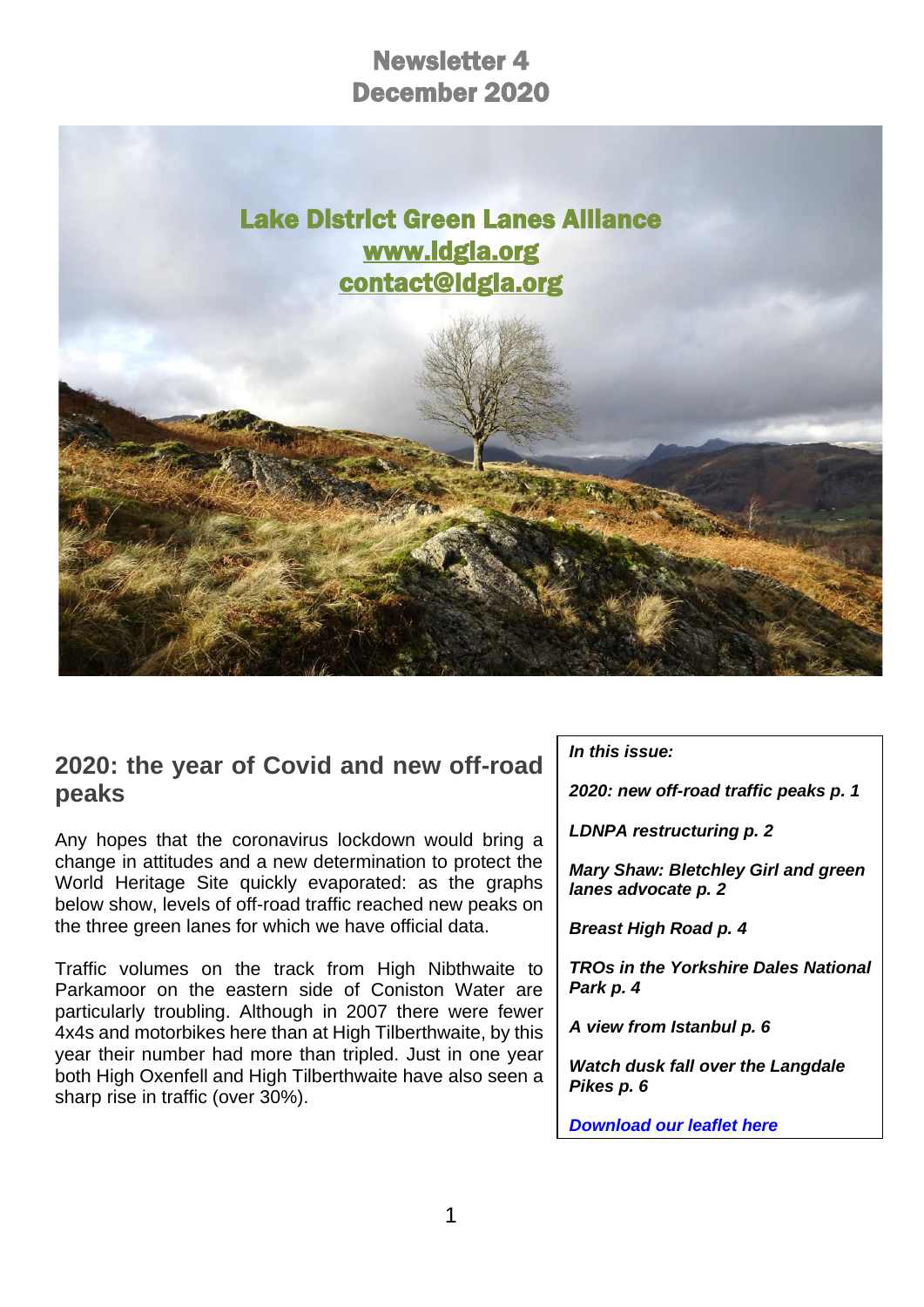#### **Vehicle numbers at High Nibthwaite\*, High Oxenfell and High Tiberthwaite (quarter ending 30 Sep) \*no 2019 data available for High Nibthwaite**



#### **LDNPA Restructuring**

In November the LDNPA announced a restructuring of the Authority in response to the coronavirus pandemic. Of interest for anybody concerned about the future of green lanes is the merger of strategy and park management services. The LDNPA's press release says the intention is to "create a new, more efficiently aligned operation on the ground. The new service will provide specialist expertise to look after the National Park's 3000km rights of ways, patrol the largest lakes and landholdings, deliver improved access and support the Park's visitors and communities."

Green lanes as part of a wider environmental strategy? How else to interpret what Richard Leafe, the CEO has to say about the National Park's new direction: "a sharper focus on climate change, ambitious scale nature recovery, supporting the future of farming and sustainable smarter travel."

### **Mary Shaw: Bletchley Girl and green lanes advocate**

Mary Shaw, who died at the age of 98 in July this year, loved Little Langdale where she lived for many years. Where else could you have so many beautiful walks in such amazing surroundings right on your doorstep? About the walk to Elterwater she wrote in a Langdale Valley Newsletter in 2000:

"The surroundings are visually pleasing, with lichen-encrusted stone walls, long-abandoned slate quarries, now colonised by an abundance of variegated ferns. There are wooded slopes, flower filled meadows and upon attaining the crest of the hill, one sees the backdrop of the mountains surrounding Little Langdale.

There are no noxious car fumes along the whole length of this walk, just the pure fresh air with a hint of blossom of honeysuckle in season. The rare commodity of silence is ever present, broken only by birdsong or the rustling of leaves in the wind."

She was passionate about this little corner of the Lake District and wanted to do everything she could to protect it. In 2000 she noticed signs going up on her beloved tracks, announcing that they now belonged to a Hierarchy of Trail routes and could be used by motor vehicles. To Mary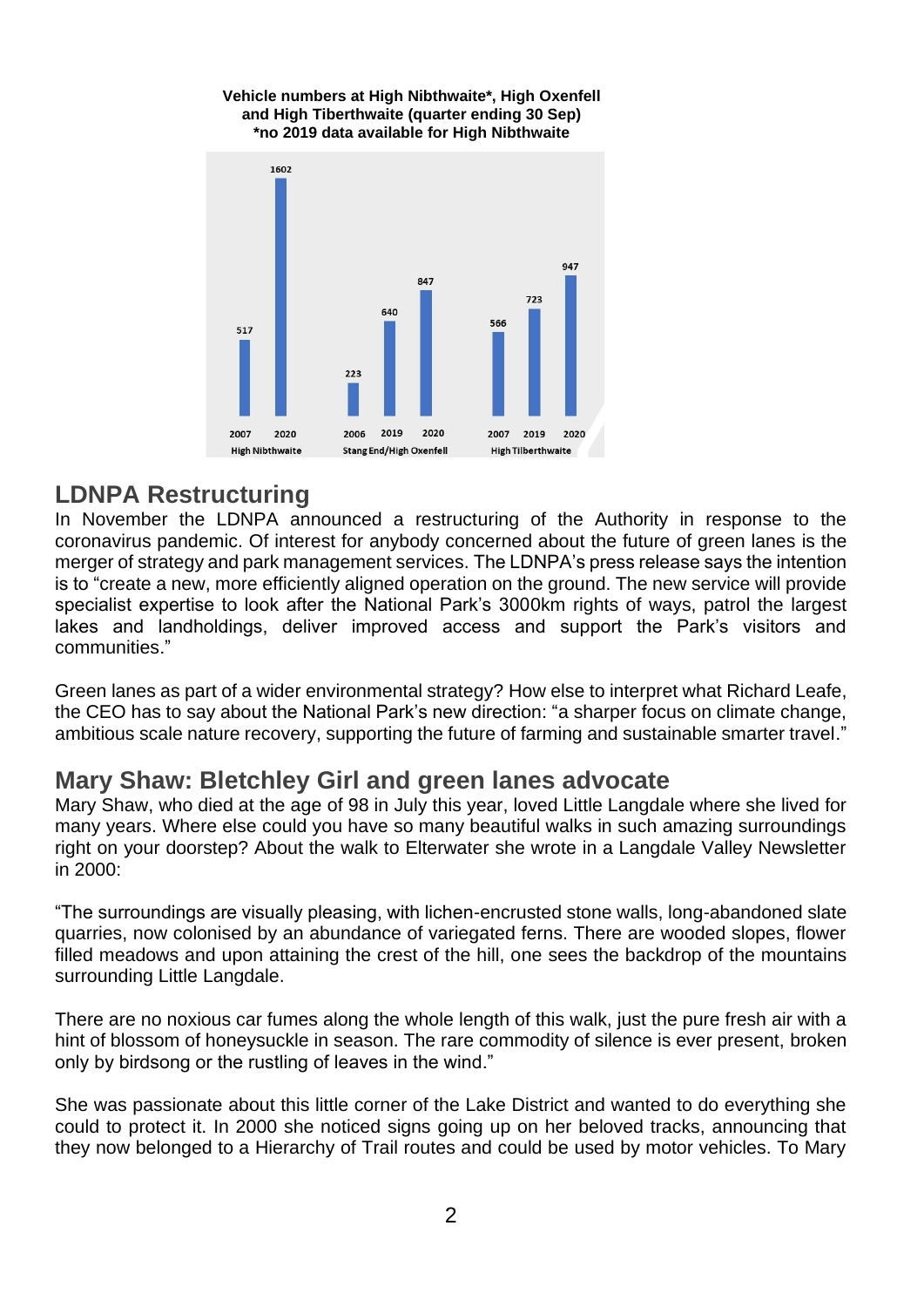Shaw's great disappointment, the scheme had been agreed by the Lake District National Park, although the only people who could benefit from it were the off-road motorists.



*Mary Shaw with the Wetherlam horseshoe in the background*

Together with other residents and the Langdales Society, Mary warned that this would be seen as an invitation by off-road motorists, both private and commercial, a view which was shared by the Cumbrian Association of Local Councils and which, unfortunately, turned out to be true.

When she wrote to the LDNPA, she must have been encouraged by the response. The National Park Officer, Paul Tiplady, assured her in a letter in September 2000:

*"The National Park Authority is … supporting the umbrella organisation for* 

*all National Parks in England and Wales …in calling on Government to prohibit recreational vehicle use of unsealed roads."*

In a leaflet the LDNPA said in 2002 that green lane driving was incompatible with National Park purposes. Mary Shaw wholeheartedly agreed: during the war Mary had worked at Bletchley Park, and realised the value of National Parks for a nation consumed by the war effort. These were precious places where nature could comfort and heal.

So when in 2006 Government did bring in legislation that made it possible for National Parks to ban non-essential motor vehicles on green lanes, Mary Shaw must have breathed a sigh of relief. This is what campaigners in the Langdales, the Ramblers, the Friends of the Lake District, had been waiting for.

But the LDNPA had other ideas. Whereas in the Yorkshire Dales and the Peak District National Park Authorities decided to take stock of their green lanes and ban motor vehicles on their most vulnerable tracks, the LDNPA insisted on consensus management consensus between the National Park and off-road motorists. It was as if the good ship LDNPA had been taken over by pirates and was now under their command. Mary Shaw would have been horrified by the Authority's Assessment Report published in 2019. It defended the use of the Tilberthwaite and Oxenfell tracks by 4x4s and motorbikes with the most specious of arguments. This report then became the justification for the Rights of Way Committee not to consult about a ban.

*There won't be much chance to admire the scenery as walkers scuttle into the ditches to make way for the four-wheel drives, nor will the scent of the country air compete with diesel fumes. It will be a strong bird indeed which make its notes heard above the revving of motorbikes.*

*Mary Shaw*

In September 2000 Mary Shaw told the Westmorland

Gazette: "I am nearly 80 years old. This is not for me, it is about future generations." That a generation later the conservation battle has still not been won tells us something about the National Park's failure to fulfil its primary duty: the protection of this very special landscape.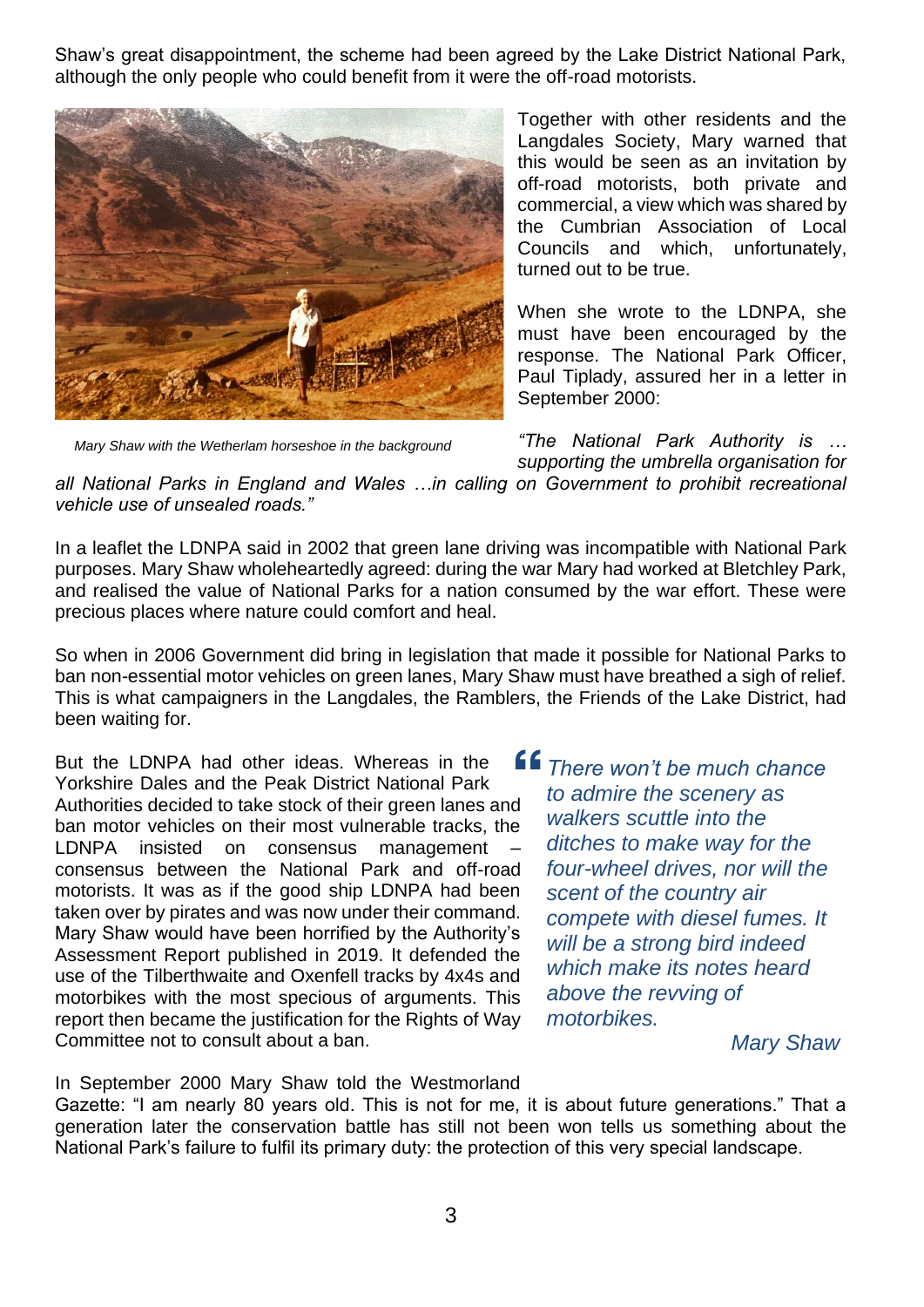## **Breast High Road – a scenic track and off-road destination**

Breast High Road is a byway open to all traffic (BOAT) in the area which was added to the Lake District National Park in 2016. It runs for 3.76km from the A6 in the valley of Borrow Beck to the valley of Bretherdale through three parishes,

deep.

Whinfell, Tebay and Orton.



the route.

At the LDNPA meeting on 21 October 2020 Members discussed a proposal for the LDNPA to be the accountable body for a bid for £325,000 funding to repair Breast High Road, starting in 2021. The bid is to the National Grid's Landscape Enhancement Initiative.

These repairs will be only 9 years after Cumbria County Council repaired the route in 2012. The County Council's 2012 work of surfacing and drainage has not withstood the weather and the weight of motor vehicle traffic. It cost much more

In 1895 it was described as a "road that will be seldom used, except occasionally, by a cattle jobber making for Bretherdale Head". Today the cattle jobbers have been replaced by recreational 4x4s and motorbikes, with dire consequences. The photo shows part of the track which has become a trench almost 2m

Elsewhere drains have been exposed and broken, which doesn't prevent 4x4s from using

(£26,667 per kilometre at 2019 prices) than the work required in 1895 (£295 per kilometre at 2019 prices). The repairs and improvements proposed by LDNPA will be even more expensive (between £72,000 and £107,000 per kilometre).

A bridge and a repaired ford across Borrow Beck would be welcome improvements as the beck is often difficult to cross. But it is more than doubtful if creating a raised route with a drainage ditch on each side (the subsoiling or soil inversion technique proposed by LDNPA) will be more resilient to the weather and to motor vehicle traffic than the surfacing and drainage work done by the County Council has been.

A more detailed description of Breast High Road can be found [on our website.](https://d93992ec-49a9-490d-8cd2-4c8f6682bde7.filesusr.com/ugd/269609_c96a96cd04b64fa98343041d5274e519.pdf)

# **TROs in the Yorkshire Dales National Park: a stark contrast with the Lake District**

The most striking contrast in the approaches taken by the National Park Authorities in the Dales and in the Lakes, is in their interpretations of the statutory purposes governing national parks. The Dales Authority evidently believes that its duties to conserve natural beauty and to promote enjoyment of the Park's special qualities entail a presumption against the use of its green lanes by recreational 4x4s and motorbikes. The Authority knows, however, that it cannot simply prohibit motor vehicles, in one grand sweep: green lanes have to be considered case-by-case. The rights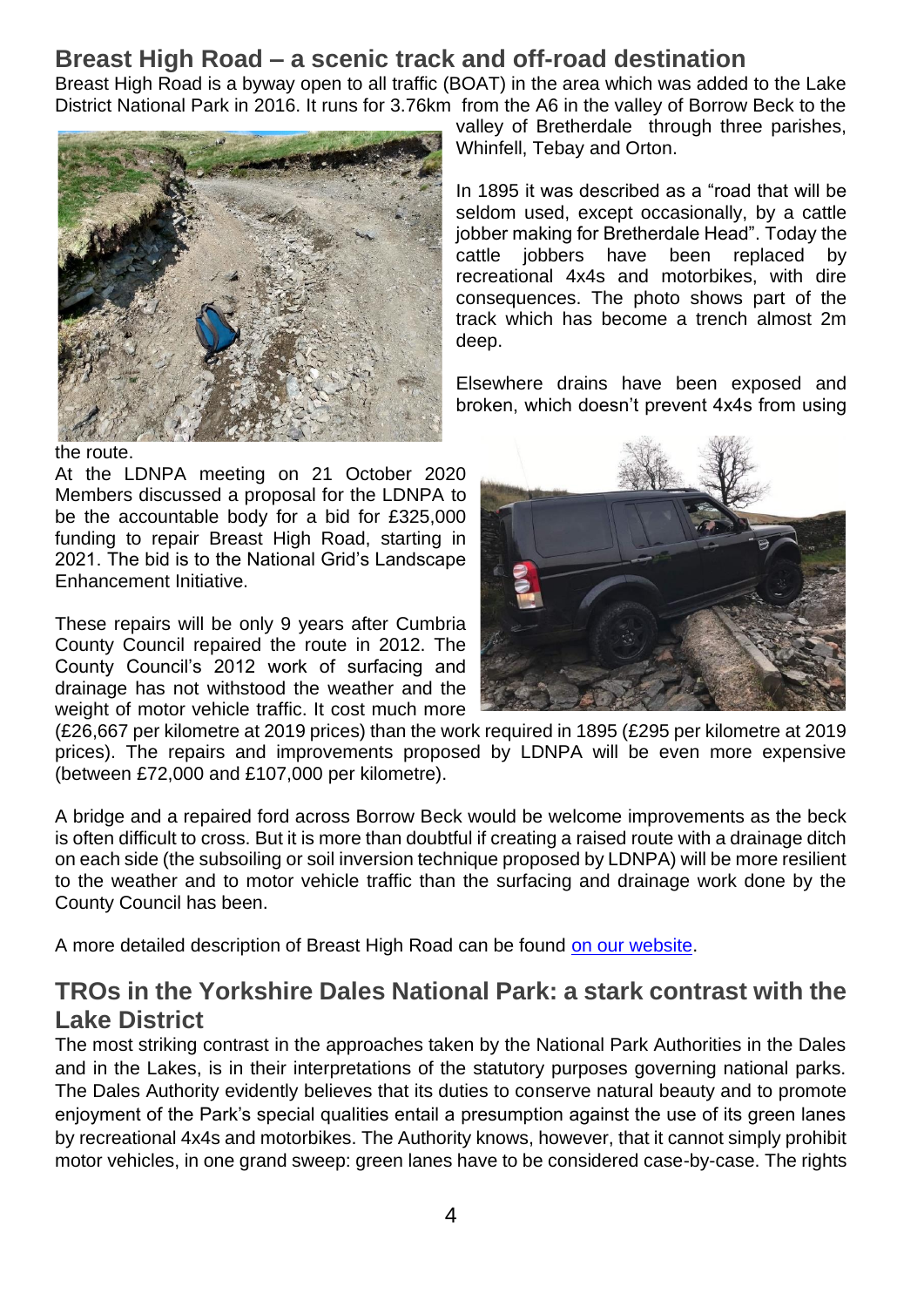accorded to vehicle users by highway law may not lightly be set aside, and those rights will be tenaciously defended by vehicle users.

When what became the Natural Environments and Rural Communities Act (NERC) was going through Parliament, the Dales Authority successfully lobbied to have TRO-making powers conferred on national park authorities, and when, in 2006, NERC became law, it lost no time in making use of its new powers, in sharp contrast with the Lakes Authority, which declined to use the self-same powers.

In 2008, ten TROs, prohibiting 4x4s and motorbikes from some of the Park's most beautiful green lanes, came into force. These TROs were the culmination of at least 5 years of background work. The routes had been identified as highly sensitive to the impact of vehicles. The chosen routes were then minutely surveyed. Consultations, initially with groups that had interests in the matter – including the Yorkshire Dales Green Lanes Alliance - and subsequently with the general public, were meticulously carried out. One feature of the background work was an evaluation of the effectiveness of TROs in green lane management programmes. The evaluation also considered responses to a questionnaire, designed by Park officers and conducted by Park Rangers and a team of volunteers. The questionnaire sought to capture the experience of users of green lanes while they were actually on the lanes. For purposes of comparison, some of the selected lanes had rights for vehicles and some did not. (Experimental TROs had been imposed on a sample of lanes.) This meant that an open question such as 'Could anything have improved your experience today?' enabled the surveyors to see if anybody spontaneously mentioned the presence or absence of vehicles. Most respondents who had encountered vehicles or their impact said that their enjoyment had been diminished. Unsurprisingly, vehicle users who responded said that their 4x4s and motorbikes were an essential part of their enjoyment.

Voluminous reports on each of the lanes that had been surveyed were prepared and presented first, to a group composed of representatives of interested groups (eg the Trail Riders Felloship, English Nature, farmers), then to the Local Access Forum, and finally to the Authority's Access Committee. Ten of the surveyed lanes were considered by the Authority's officers to be in need of permanent TROs, and these orders were duly imposed, following the statutory consultations.



Mastiles Lane in the Yorkshire Dales …

before…. before…. the introduction of a TRO banning recreational motor vehicles

If a national park authority is not disposed to start the process of consulting interested groups and the general public about the advisability of imposing TROs, or some other form of green lane